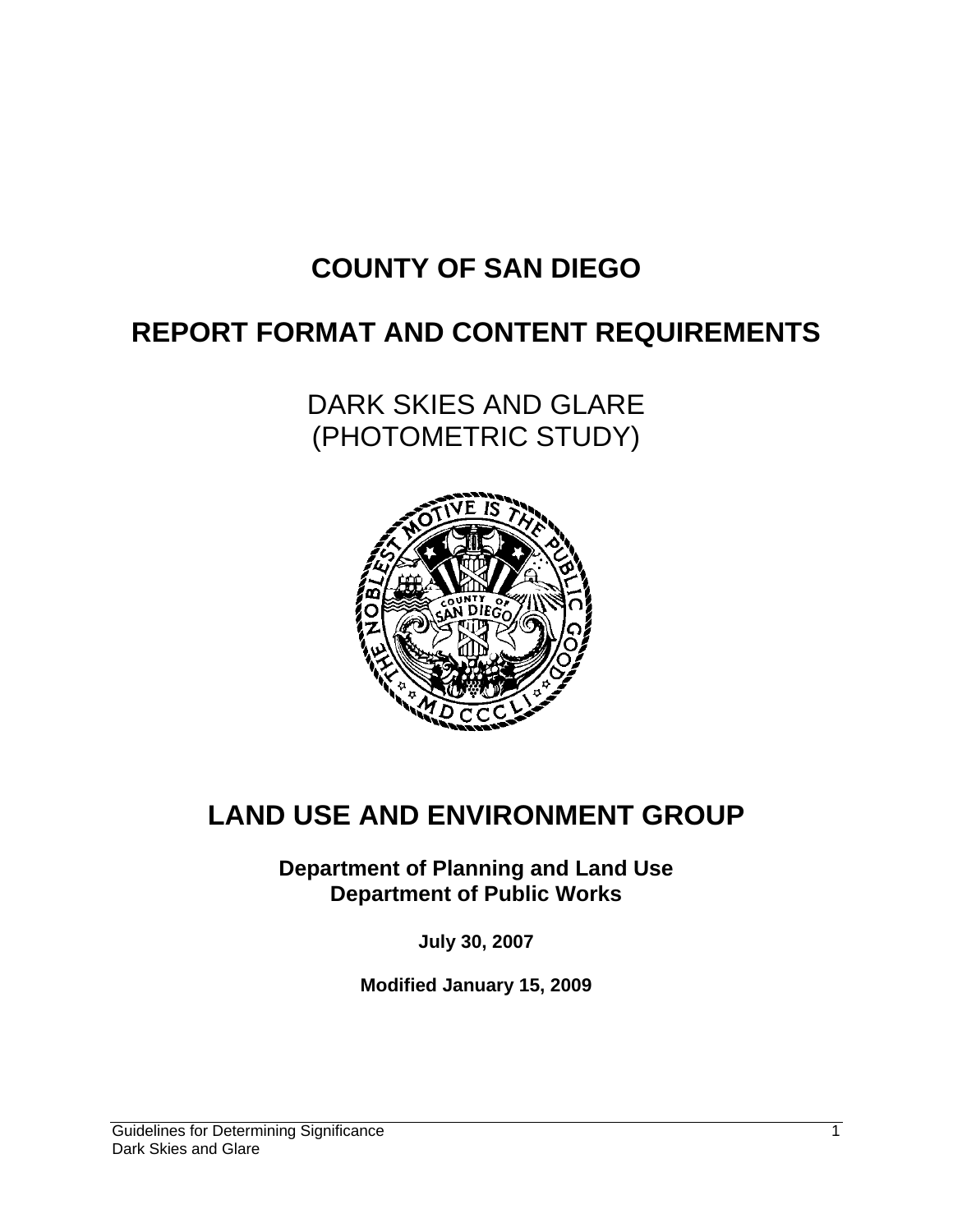#### **PURPOSE**

These Report Format and Content Requirements for Dark Skies and Glare provide guidance on preparing reports for discretionary projects that are being processed by the Land Use and Environment Group. These guidelines are designed to:

- Ensure the quality, accuracy and completeness of the report and, particularly, photometric studies.
- Aid in staff's efficient and consistent review of maps and documents from different consultants.
- Provide adequate information to make appropriate planning decisions and to make determinations regarding conformance with applicable regulations and policies.
- Increase the efficiency of the review process and avoid unnecessary time delays.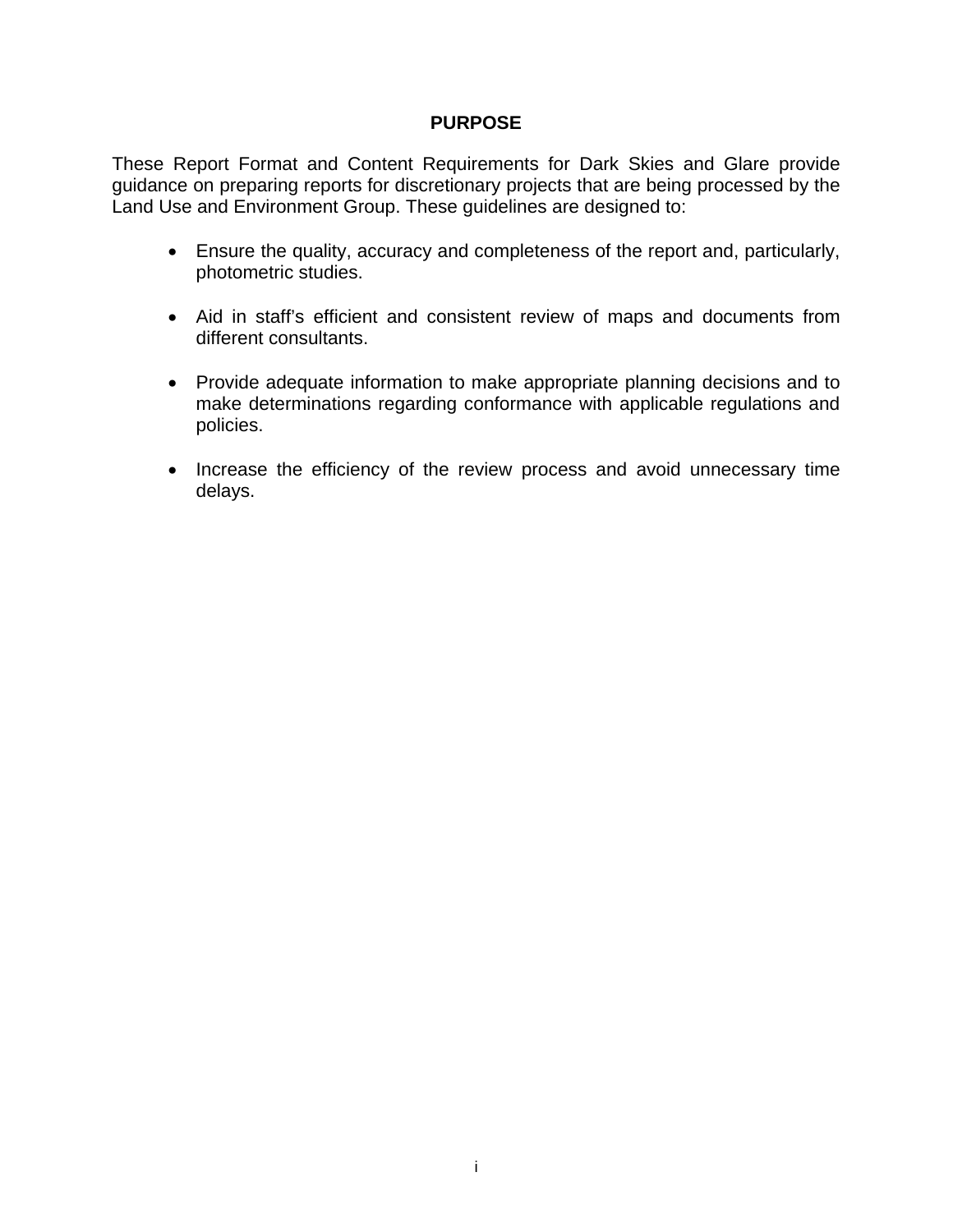## **TABLE OF CONTENTS**

| 2.0 |     |  |  |
|-----|-----|--|--|
|     |     |  |  |
|     |     |  |  |
|     | 2.3 |  |  |
|     | 2.4 |  |  |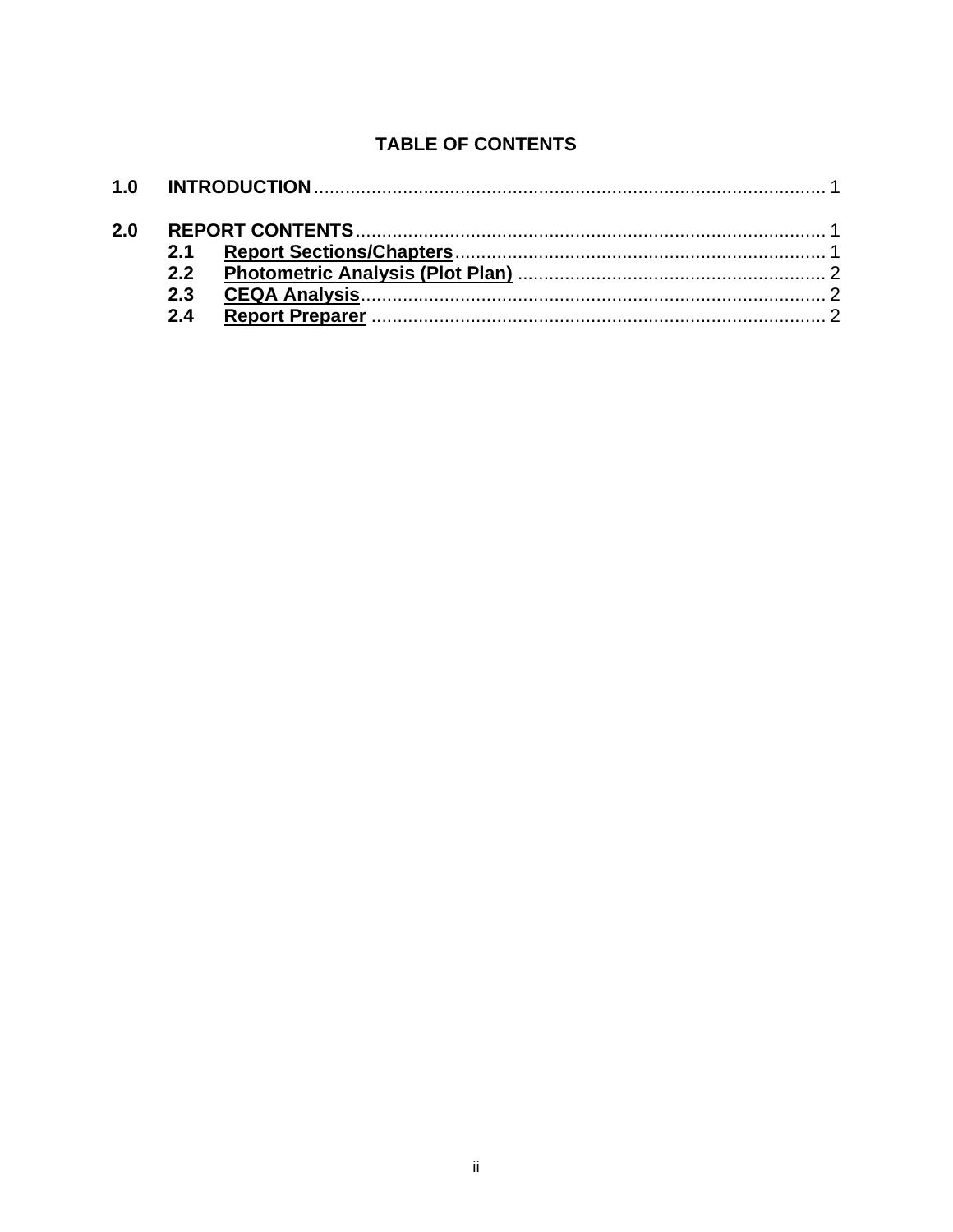## **1.0 INTRODUCTION**

A photometric study will be required whenever more information is needed to determine whether the proposed project meets the Guidelines listed in Section 4 of the Guidelines Determining Significance – Dark Skies and Glare. The photometric study shall follow the formats and guidance in these Report Format and Content Requirements. Reports that do not contain all of the mandatory sections described in this document will not be accepted for review by County staff unless an exception is given by the Director of the Department of Planning and Land Use (DPLU).

Following are the general requirements for preparing the report:

- The overall length of the report and the amount of information to include will vary depending on the size and scope of the project.
- County staff will reject the draft report if preliminary review reveals numerous editorial and/or factual errors, or obvious slant in favor of or against the project.
- Other documents may be incorporated by reference, provided that the referenced document is summarized in the draft report and is made available for public inspection at a public place identified in the draft report, including a County office.
- Include only pertinent information and do not include extraneous or surplus information.
- Maintain consistent terminology.
- Present discussion and analysis with a tone that is professional, academic and impartial, rather than argumentative or project advocacy.
- The report must be prepared in professional manner suitable for peer review. Staff may reject a report based on quality if the report is prepared in such a manner that a timely and accurate review cannot be completed.
- The report will be reviewed for accuracy and completeness by a County Chief Electrical, Plumbing and Mechanical Inspector.
- The report is considered draft until County staff determines the report to be complete.

#### **2.0 REPORT CONTENTS**

#### **2.1 Report Sections/Chapters**

The report must include the following information as part of the analysis.

- Brief description of the proposed project.
- A lighting schedule of all onsite lighting fixtures that detail the following:
	- o Manufacturer;